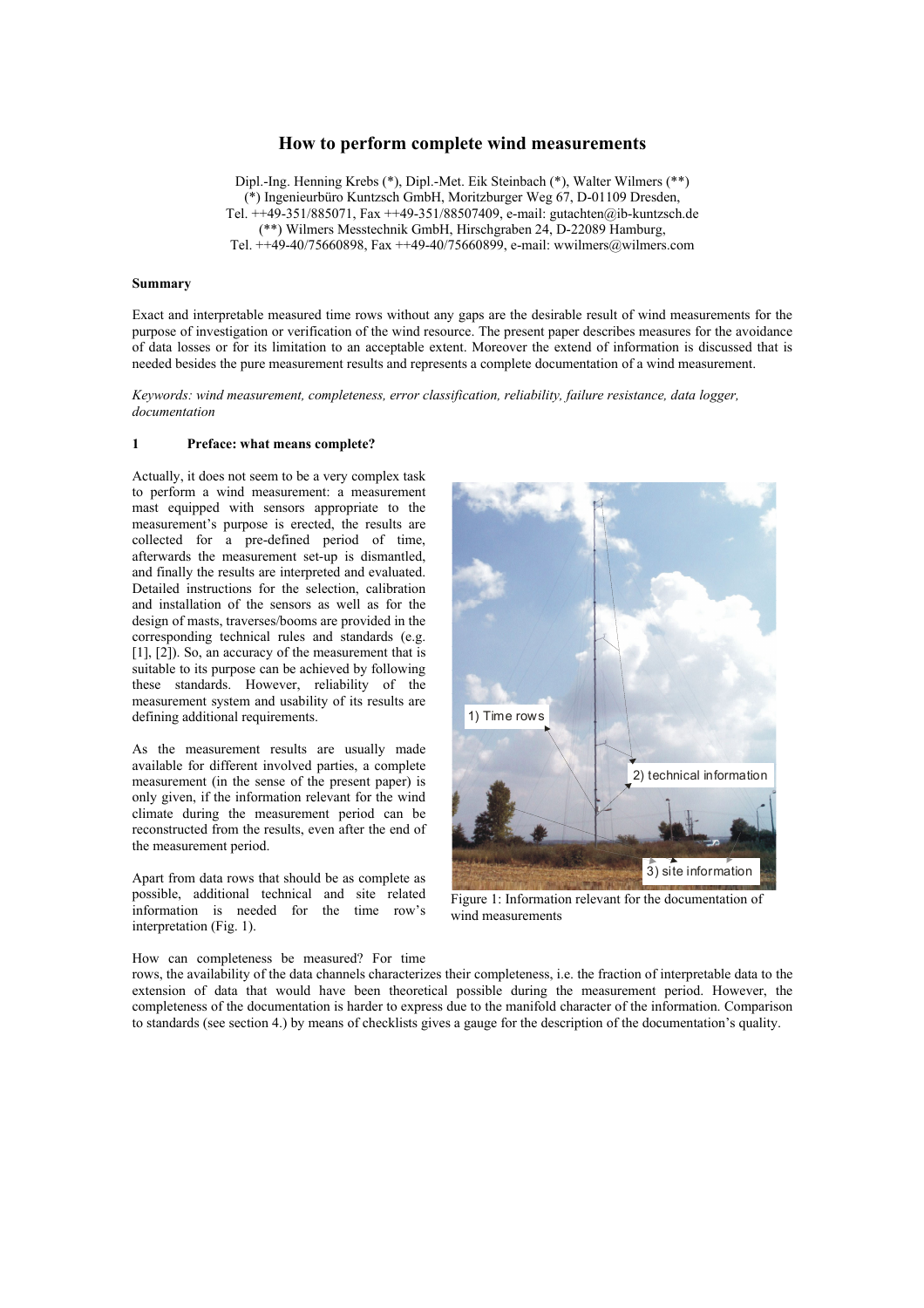### **2 Causes for incomplete wind measurements**

Complete wind measurements can be achieved by preventing gaps in the data rows and the documentation, too. What are the reasons for these gaps? An analysis was carried out using information collected during wind measurements operated or evaluated by Ingenieurbüro Kuntzsch GmbH. The overall duration of these measurements exceeds 150 years. Main attention was paid to the manifold reasons for the occurrence of gaps in time rows.

| error group            | affected parts           |                     | kind of error                                                           | error code     |  |
|------------------------|--------------------------|---------------------|-------------------------------------------------------------------------|----------------|--|
| technical              | sensors                  | anemometer          | electronical error                                                      | 1a             |  |
|                        |                          |                     | heaviness (temporary<br>blockage of sensor due to<br>damage of bearing) | 1 <sub>b</sub> |  |
|                        |                          |                     | icing                                                                   | 1 <sub>c</sub> |  |
|                        |                          | wind vane           | electronical error                                                      | 1 <sub>d</sub> |  |
|                        |                          |                     | heaviness                                                               | 1e             |  |
|                        |                          |                     | icing                                                                   | 1f             |  |
|                        | other equipment          | wires               | damaged                                                                 | 2a             |  |
|                        |                          | overload protection | damaged                                                                 | 2 <sub>b</sub> |  |
|                        | data logger              | parametrisation     | wrong                                                                   | 3a             |  |
|                        |                          | memory              | damaged                                                                 | 3b             |  |
|                        |                          |                     | other electronical errors                                               | 3c             |  |
|                        | power supply             | battery             | damaged                                                                 | 4a             |  |
|                        |                          | charge controller   | damaged                                                                 | 4 <sub>b</sub> |  |
|                        |                          | solar panel         | damaged                                                                 | 4c             |  |
|                        |                          | grid                | power breakdown                                                         | 4d             |  |
|                        | data download / transfer | parametrisation     | wrong                                                                   | 5a             |  |
|                        |                          | modem               | damaged                                                                 | 5 <sub>b</sub> |  |
|                        |                          | radio contact       | (partly) lost                                                           | 5c             |  |
| human / organisational |                          |                     | layout error                                                            |                |  |
|                        |                          |                     | mounting error                                                          |                |  |
|                        |                          |                     | service error                                                           |                |  |
|                        |                          |                     | operation error                                                         |                |  |
|                        |                          |                     | communication error                                                     |                |  |
|                        |                          |                     | vandalism                                                               |                |  |
| environmental          |                          |                     | radio contact                                                           |                |  |
|                        |                          |                     | icing                                                                   |                |  |
|                        |                          |                     | lightning                                                               |                |  |
|                        |                          |                     | storm                                                                   |                |  |

First, the reasons were classified as shown in table 1:

Table1: Error classification

Mostly, the errors classes listed in the table cause gaps in data rows only when occurring in combination with each other.

For example, wrong logger parametrisation can create gaps in time rows. This kind of error is generally human caused, but it would be imaginable, that a logger would create a warning against implausible inputs. Figure 2 shows the effect of wrong parametrisation (pink and blue curve): the recorded wind speed exceeds the values range of the logger and is cut. The effect of the error is marked with red arrows. The error code in the title, written in brackets, corresponds to the error code in table 1. All three curves were result of a measurement with the same anemometer.



Figure 2: Consequence of wrong parametrisation of data logger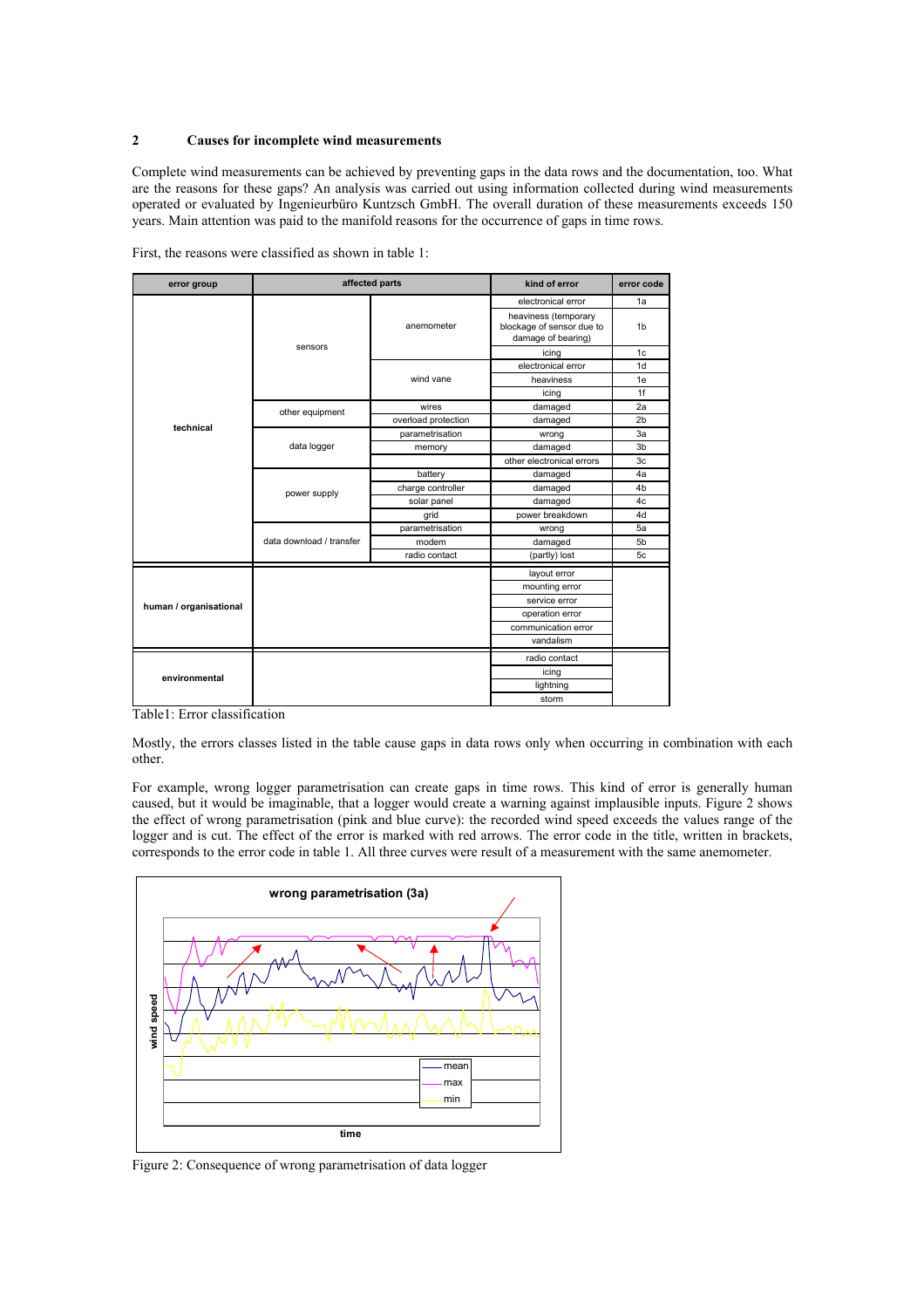Another example of combined errors is icing of anemometers. It is mainly caused by weather, but naturally, this is out of human influence. The technical reason creating this error can be the absence of an anemometer's heating: sometimes icing is neglected in the design phase. In other cases heating is installed but not working, due to a failure of the anemometer itself or an installation error. Figure 3 shows the effect of icing on anemometers (blue, purple and light blue curve). The icing causes the temporary blockage of the sensors (marked by red arrows). All anemometers were installed at the same mast.



Figure 3: Consequence of icing on anemometers

Apparently, the effects of the combined errors can be manifold. But, how often do those errors occur? In this analysis, only technical errors were considered for their frequency of occurrence. As shown in Fig. 4 some classes of errors are dominating. To give a representative impression the frequencies were normalized to a sample station having one anemometer, one wind vane and one logger.



Figure 4: Mean frequency of occurrence of technical errors at the sample station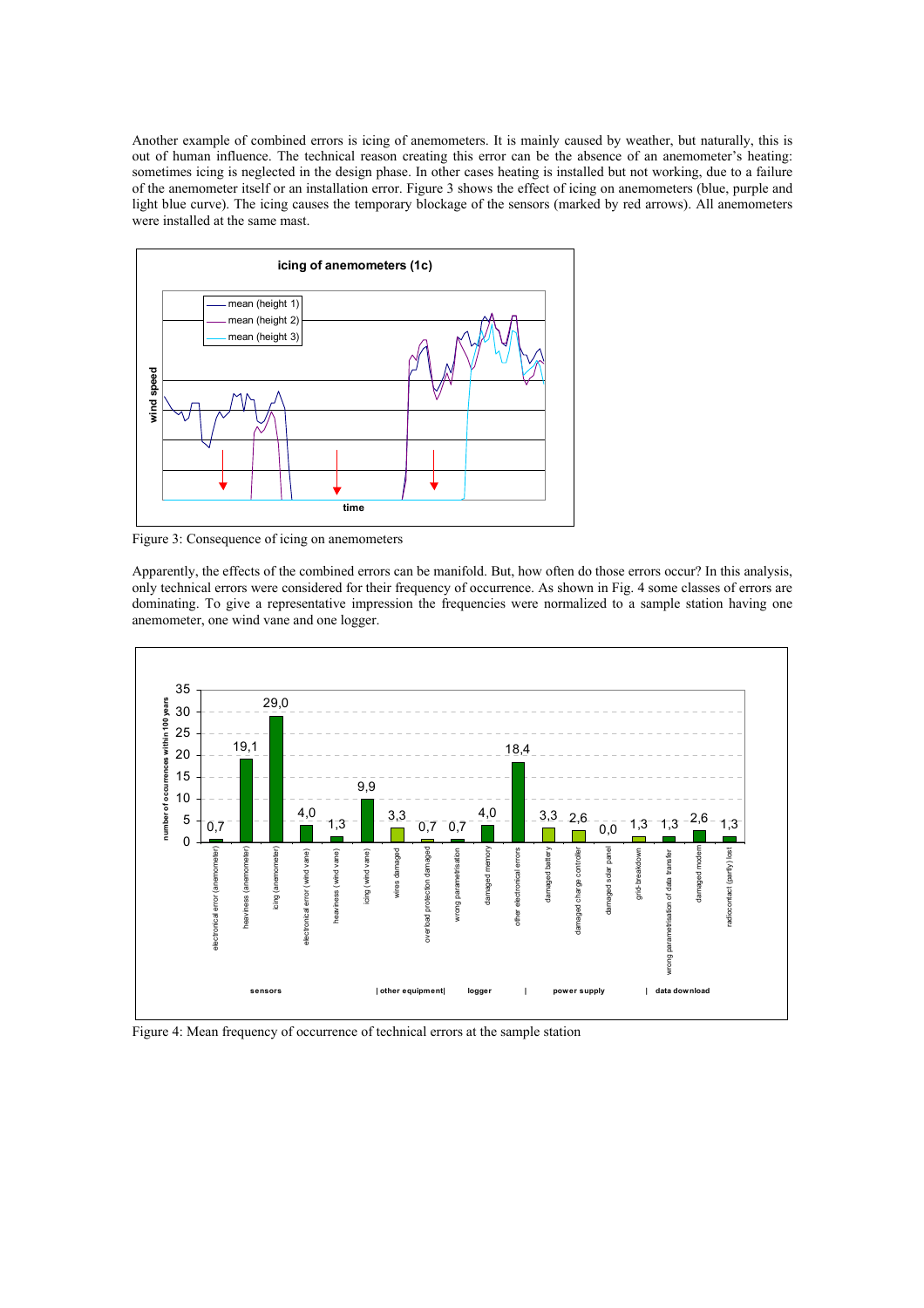The error's frequency of occurrence expresses one aspect of the expectable risk caused by it. On the other hand, the influence of errors on the completeness of data is different: if the data are irrecoverable lost or modified, the causing error is severe. If the data are not lost or replaceable, it can be tolerable. It was tried to classify the error classes depending on their frequency and their severity as shown in table 2. Technical measures aiming efficient improvements of the data completeness should regard both factors.

| severity code           | severe    | 4c              |     | 1a;1e;2b;3 1d;2a;3b;4<br>$a;4d;5a$ $a;4b;5b$ | 1 <sub>b</sub> :3 <sub>c</sub> |
|-------------------------|-----------|-----------------|-----|----------------------------------------------|--------------------------------|
|                         | tolerable |                 | 5c  | 1f                                           | 1 <sub>c</sub>                 |
|                         |           | not<br>observed | low | medium                                       | high                           |
| frequency of occurrence |           |                 |     |                                              |                                |

Table 2: Error classification by frequency and severity

# **3 Technical measures for the avoidance of data losses**

In order to avoid data losses due to technical failures, the following measures have to be considered when designing and manufacturing wind measurement systems:

The measurement system must be protected against external hazardous influences. Multi-level overvoltage protection modules protect data logger, modem, power supply and sensors against lightning and electrostatic discharge (see Fig. 5). Heated wind sensors provide gapless data even under icing conditions. Solar module and backup battery must be dimensioned for worst case conditions at the measurement site.



Figure 5: Design of a failure-resistant wind measurement system

Every wind measurement system must be tested with all its components and in the final configuration by the manufacturer. In order to improve the reliability of the measurement all measuring inputs of the data logger should be calibrated.